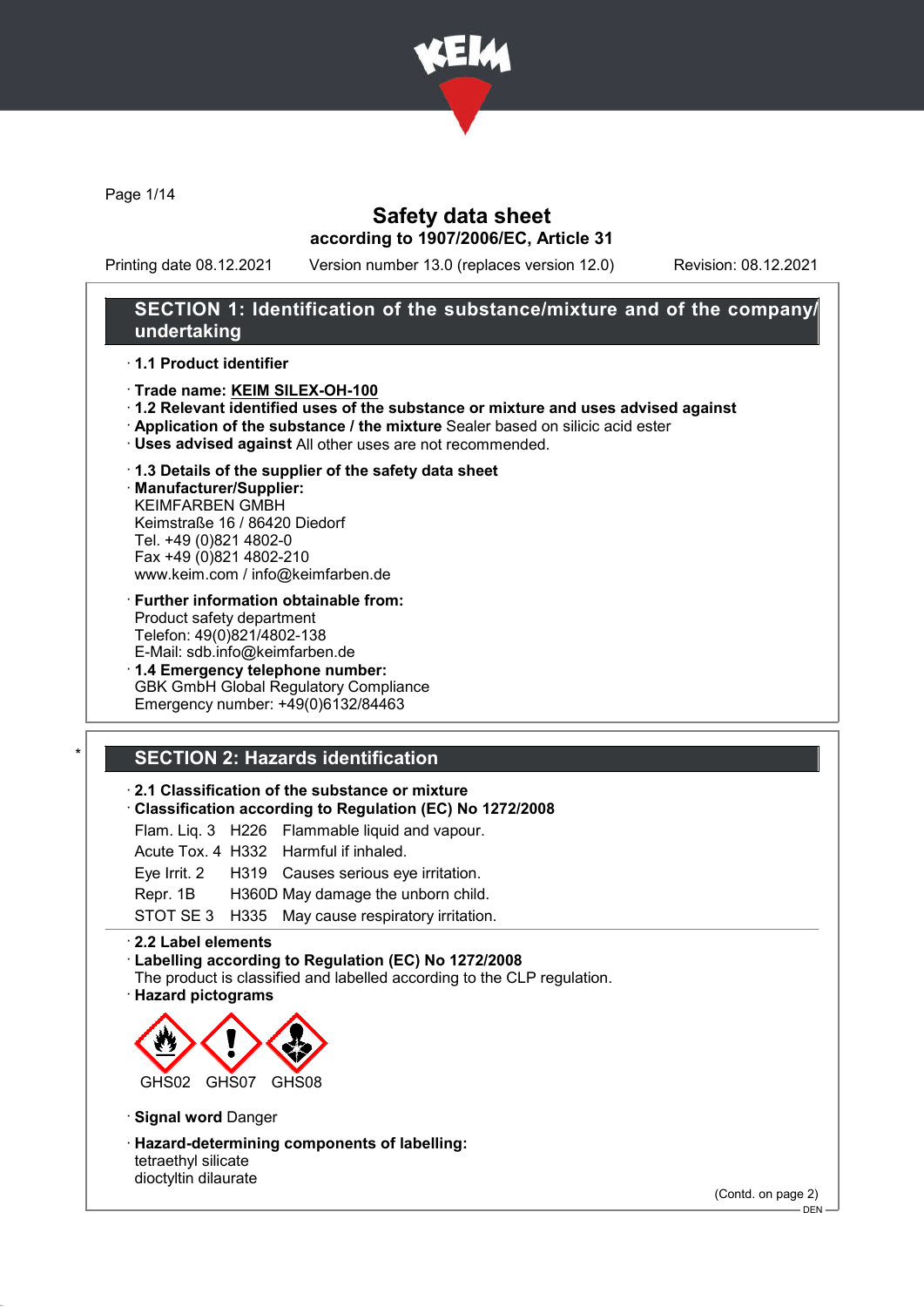

Page 2/14

# Safety data sheet according to 1907/2006/EC, Article 31

Printing date 08.12.2021 Version number 13.0 (replaces version 12.0) Revision: 08.12.2021

### Trade name: KEIM SILEX-OH-100

|                            | (Contd. of page 1)                                                                                                                                 |
|----------------------------|----------------------------------------------------------------------------------------------------------------------------------------------------|
| $\cdot$ Hazard statements  |                                                                                                                                                    |
|                            | H226 Flammable liquid and vapour.                                                                                                                  |
| H332 Harmful if inhaled.   |                                                                                                                                                    |
|                            | H319 Causes serious eye irritation.                                                                                                                |
|                            | H360D May damage the unborn child.                                                                                                                 |
| H335                       | May cause respiratory irritation.                                                                                                                  |
| · Precautionary statements |                                                                                                                                                    |
| P <sub>210</sub>           | Keep away from heat, hot surfaces, sparks, open flames and other ignition<br>sources. No smoking.                                                  |
| P280                       | Wear protective gloves/protective clothing/eye protection/face protection.                                                                         |
| P <sub>261</sub>           | Avoid breathing mist/vapours/spray.                                                                                                                |
| P271                       | Use only outdoors or in a well-ventilated area.                                                                                                    |
| P233                       | Keep container tightly closed.                                                                                                                     |
| P <sub>243</sub>           | Take action to prevent static discharges.                                                                                                          |
|                            | P305+P351+P338 IF IN EYES: Rinse cautiously with water for several minutes. Remove contact<br>lenses, if present and easy to do. Continue rinsing. |
| P337+P313                  | If eye irritation persists: Get medical advice/attention.                                                                                          |
| P304+P340<br>P314          | IF INHALED: Remove person to fresh air and keep comfortable for breathing.<br>Get medical advice/attention if you feel unwell.                     |
| P370+P378                  | In case of fire: Use CO2, sand, extinguishing powder to extinguish.                                                                                |
| P405                       | Store locked up.                                                                                                                                   |
| P403+P235                  | Store in a well-ventilated place. Keep cool.                                                                                                       |
| P <sub>501</sub>           | Dispose of contents/container in accordance with regional/national regulations.                                                                    |
| · Additional information:  |                                                                                                                                                    |
|                            | Restricted to professional users.                                                                                                                  |
| 2.3 Other hazards          |                                                                                                                                                    |
|                            | · Results of PBT and vPvB assessment                                                                                                               |
| RRT. M. L.                 |                                                                                                                                                    |

- · PBT: Not applicable
- · vPvB: Not applicable

# SECTION 3: Composition/information on ingredients

- · 3.2 Mixtures
- · Description: Tetraethylsilicate (monomer/oligomer blend)

| · Dangerous components:                                                                      |                                                                                                                       |                           |
|----------------------------------------------------------------------------------------------|-----------------------------------------------------------------------------------------------------------------------|---------------------------|
| CAS: 78-10-4<br>EINECS: 201-083-8<br>Index number: 014-005-00-0<br>Reg.nr.: 01-2119496195-28 | tetraethyl silicate<br><b>Example 13.</b> H226; $\Diamond$ Acute Tox. 4, H332; Eye<br>Irrit. 2, H319; STOT SE 3, H335 | >40-<60%                  |
| CAS: 3648-18-8<br>EINECS: 222-883-3<br>Reg.nr.: 01-2119979527-19-<br><b>XXXX</b>             | dioctyltin dilaurate<br>Repr. 1B, H360D; STOT RE 1, H372                                                              | $\geq$ 0.5-<1%            |
| ⊹SVHC<br>3648-18-8 dioctyltin dilaurate                                                      |                                                                                                                       |                           |
|                                                                                              |                                                                                                                       | (Contd. on page 3)<br>DEN |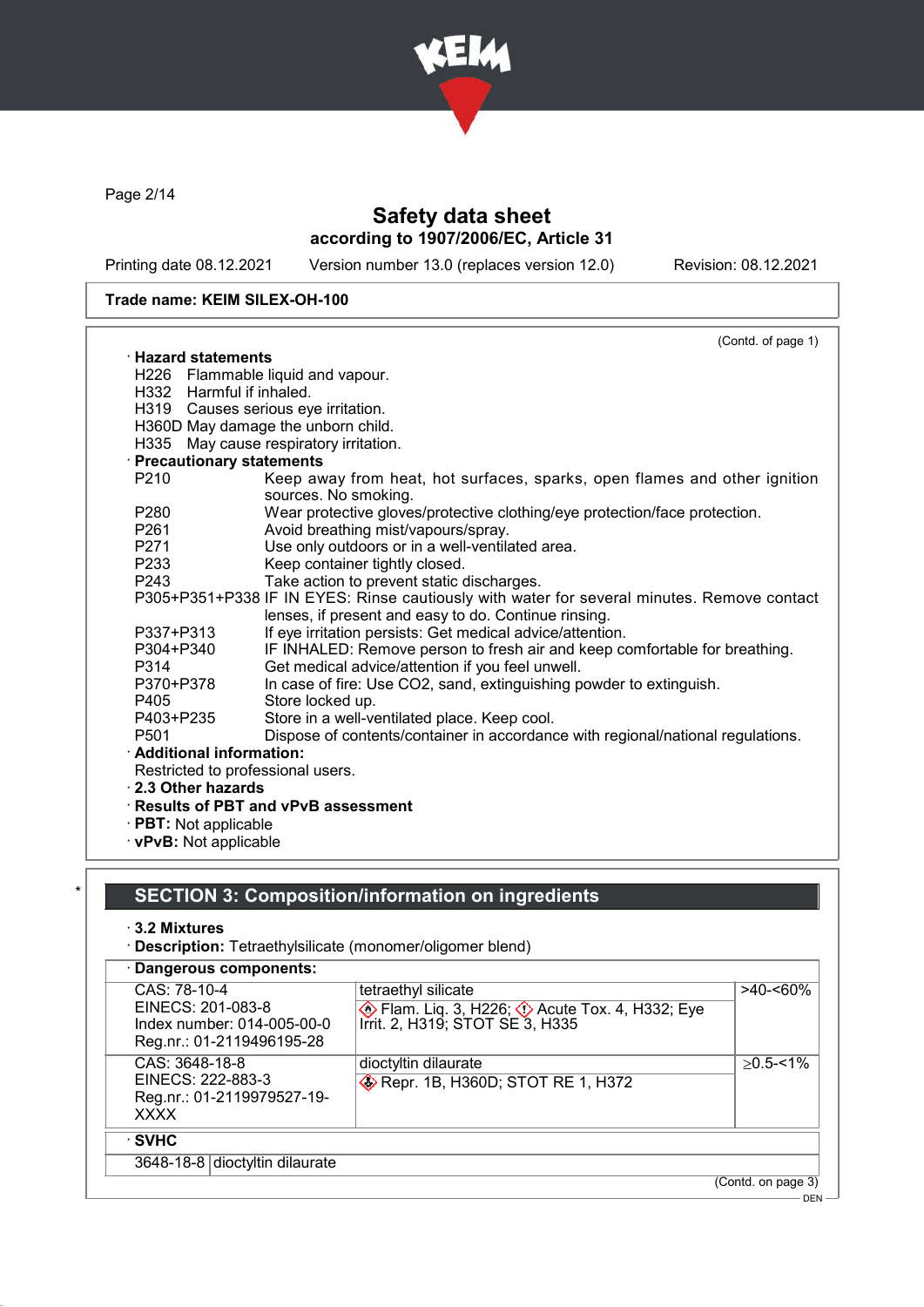

Page 3/14

# Safety data sheet according to 1907/2006/EC, Article 31

Printing date 08.12.2021 Version number 13.0 (replaces version 12.0) Revision: 08.12.2021

### Trade name: KEIM SILEX-OH-100

#### (Contd. of page 2) · Additional information: For the wording of the listed hazard phrases refer to section 16.

## SECTION 4: First aid measures

### · 4.1 Description of first aid measures

### General information:

Immediately remove any clothing soiled by the product.

Seek medical treatment in case of complaints.

If pregnant women have been exposed to the product, it is essential to consult a doctor.

When seeing the doctor we suggest to present this safety data sheet.

# · After inhalation:

Take affected people into fresh air and keep quiet. Seek medical treatment in case of complaints.

### · After skin contact:

Immediately wash with water and soap and rinse thoroughly. Do not use solvents or thinners.

If skin irritation continues, consult a doctor.

- · After eye contact:
- Rinse opened eye for several minutes under running water. Then consult a doctor. · After swallowing:

Rinse mouth and throat well with water.

Do not induce vomiting; call for medical help immediately.

- · 4.2 Most important symptoms and effects, both acute and delayed No further relevant information available.
- · 4.3 Indication of any immediate medical attention and special treatment needed

No further relevant information available.

# **SECTION 5: Firefighting measures**

- · 5.1 Extinguishing media
- · Suitable extinguishing agents: Extinguishing powder, alcohol resistant foam, CO2, sand.
- · For safety reasons unsuitable extinguishing agents: Water
- · 5.2 Special hazards arising from the substance or mixture
- In case of fire, the following can be released: carbon oxide (COx)

silicon dioxid (SiO2)

Dangerous decomposition products: ethyl alcohol.

- · 5.3 Advice for firefighters
- · Specila protective equipment: Wear self-contained respiratory protective device.
- **Additional information**

Cool endangered receptacles with water spray.

Collect contaminated fire fighting water separately. It must not enter the sewage system.

Dispose of fire debris and contaminated fire fighting water in accordance with official regulations. In case of fire do not breathe smoke, fumes and vapours.

(Contd. on page 4)

**DEN**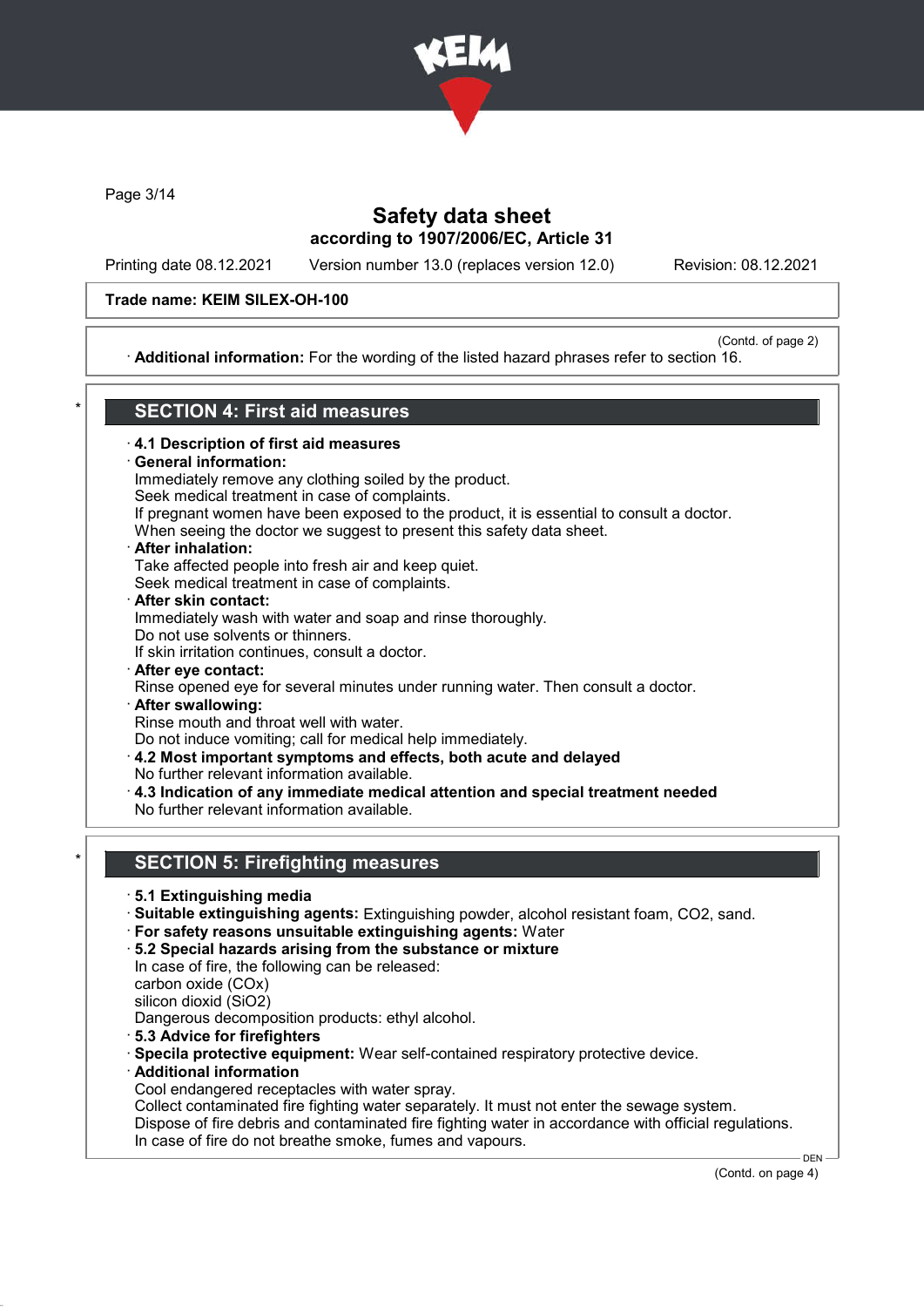

Page 4/14

# Safety data sheet according to 1907/2006/EC, Article 31

Printing date 08.12.2021 Version number 13.0 (replaces version 12.0) Revision: 08.12.2021

#### Trade name: KEIM SILEX-OH-100

(Contd. of page 3)

### SECTION 6: Accidental release measures

### · 6.1 Personal precautions, protective equipment and emergency procedures Ensure adequate ventilation Keep away from ignition sources. Do not inhale fumes. Avoid contact with skin and eyes. Respect the protection rules (see section 7 a. 8). Wear protective equipment. Keep unprotected people away. Particular danger of slipping on leaked/spilled product. · 6.2 Environmental precautions: Do not allow product to reach soil, sewage system or any water course. Follow local governmental rules and regulations. · 6.3 Methods and material for containment and cleaning up: Do not flush away with water. For small amounts: Absorb with a liquid binding material such as diatomaceous earth and dispose of according to local/state/federal regulations. Contain larger amounts and pump up into suitable containers. Clean any slippery coating that remains using a detergent / soap solution or another biodegradable cleaner. Exhaust vapours. Ensure adequate ventilation. · 6.4 Reference to other sections See Section 7 for information on safe handling. See Section 8 for information on personal protection equipment. See Section 13 for disposal information. SECTION 7: Handling and storage · 7.1 Precautions for safe handling Keep receptacles tightly sealed. Ensure good ventilation/exhaustion at the workplace. Do not inhale aerosols. Avoid contact with skin and eyes. See item 8 (8.2) for information about suitable protective equipment and technical precautions. Respect the protection rules. Information about fire - and explosion protection: Fumes can combine with air to form an explosive mixture. Keep ignition sources away - Do not smoke. Protect against electrostatic charges. Cool endangered receptacles with water spray. · 7.2 Conditions for safe storage, including any incompatibilities · Storage: · Requirements to be met by storerooms and receptacles: Store only in unopened original receptacles. Keep in the original containers in a cool and dry place. Prevent any seepage into the ground. · Information about storage in one common storage facility: Reacts with: water, basic substances and acids. Reaction causes the formation of: ethanol. (Contd. on page 5) DEN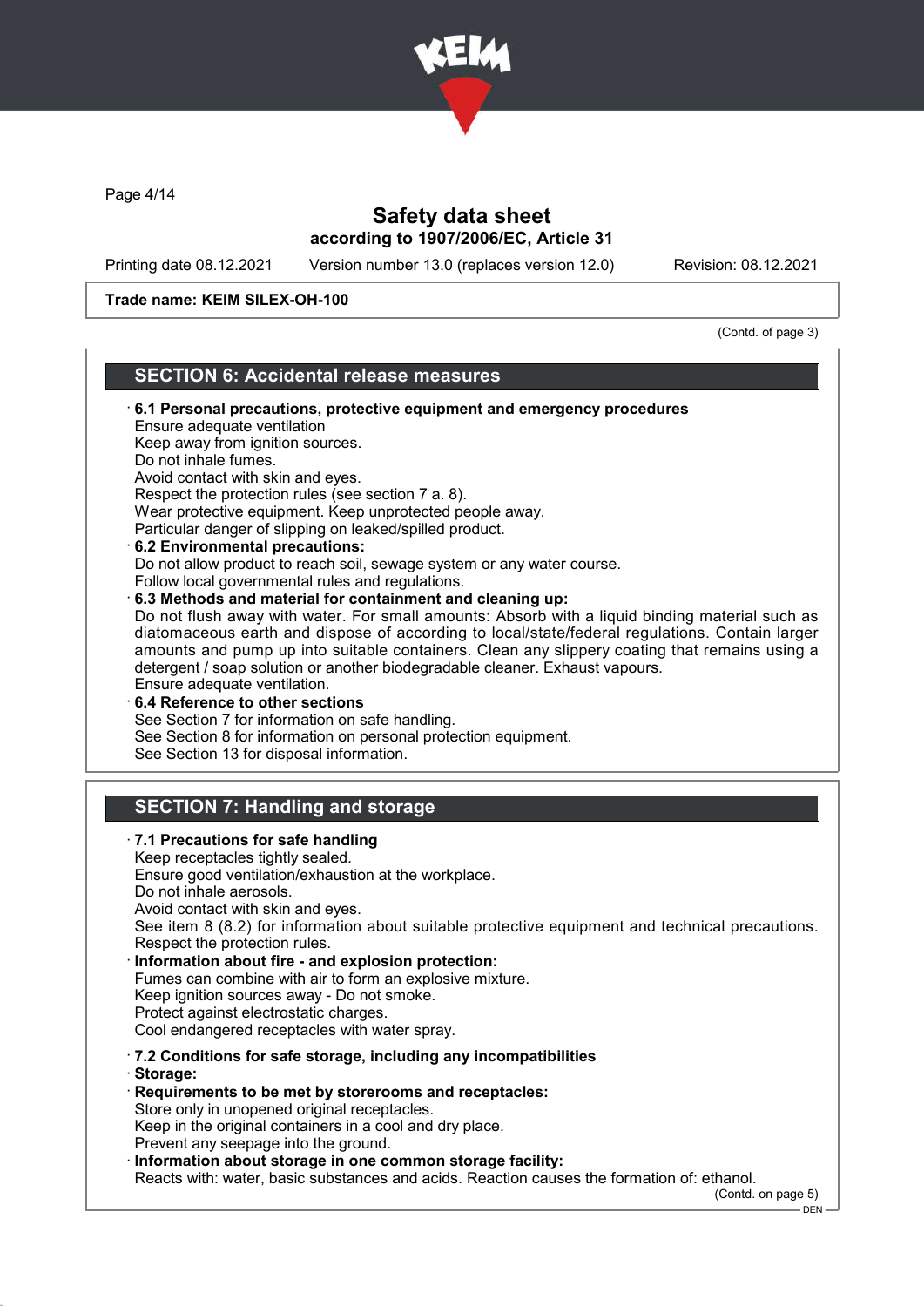

Page 5/14

# Safety data sheet according to 1907/2006/EC, Article 31

Printing date 08.12.2021 Version number 13.0 (replaces version 12.0) Revision: 08.12.2021

(Contd. of page 4)

### Trade name: KEIM SILEX-OH-100

### · Further information about storage conditions:

Protect from heat and direct sunlight. Protect from frost. Store receptacle in a well ventilated area. Keep container tightly sealed. Protect from humidity and water.

· Storage class: 3

· 7.3 Specific end use(s) No further relevant information available.

### SECTION 8: Exposure controls/personal protection

#### · 8.1 Control parameters

| Ingredients with limit values that require monitoring at the workplace: |                                                                                   |                                 |  |
|-------------------------------------------------------------------------|-----------------------------------------------------------------------------------|---------------------------------|--|
| 78-10-4 tetraethyl silicate                                             |                                                                                   |                                 |  |
| AGW (Germany) Long-term value: 12 mg/m <sup>3</sup> , 1.4 ppm           |                                                                                   |                                 |  |
|                                                                         | 1(I);AGS                                                                          |                                 |  |
|                                                                         | 64-17-5 ethanol                                                                   |                                 |  |
|                                                                         | AGW (Germany) Long-term value: 380 mg/m <sup>3</sup> , 200 ppm<br>$4(II);$ DFG, Y |                                 |  |
| $\cdot$ DNELs                                                           |                                                                                   |                                 |  |
|                                                                         | 78-10-4 tetraethyl silicate                                                       |                                 |  |
| Dermal                                                                  | Long-term - systemic effects                                                      | 8.4 mg/kg bw/day (consumer)     |  |
|                                                                         |                                                                                   | 12.1 mg/kg bw/day (worker)      |  |
|                                                                         | Acute - systemic effects                                                          | 8.4 mg/kg/day (consumer)        |  |
|                                                                         |                                                                                   | 12.1 mg/kg/day (worker)         |  |
|                                                                         | Inhalative Acute - systemic effects                                               | 25 mg/m <sup>3</sup> (consumer) |  |
|                                                                         |                                                                                   | 85 mg/m <sup>3</sup> (worker)   |  |
|                                                                         | Acute - local effects                                                             | 25 mg/m <sup>3</sup> (consumer) |  |
|                                                                         |                                                                                   | 85 mg/m <sup>3</sup> (worker)   |  |
|                                                                         | Long-term - systemic effects                                                      | 25 mg/m <sup>3</sup> (consumer) |  |
|                                                                         |                                                                                   | 85 mg/m <sup>3</sup> (worker)   |  |
|                                                                         | Long-term - local effects                                                         | 25 mg/m <sup>3</sup> (consumer) |  |
|                                                                         |                                                                                   | 85 mg/m <sup>3</sup> (worker)   |  |
| $\cdot$ PNECs                                                           |                                                                                   |                                 |  |
|                                                                         | Product of hydrolysis: ethanol                                                    |                                 |  |
|                                                                         | 8.4.49.8.46.3.3.1.                                                                |                                 |  |

| 64-17-5 ethanol                                                            |                                             |  |
|----------------------------------------------------------------------------|---------------------------------------------|--|
| Aquatic compartment - freshwater                                           | $(0.192 \text{ mg/l} \text{ (freshwater)})$ |  |
| Aquatic compartment - marine water                                         | $0.0192$ mg/l (marine water)                |  |
| Aquatic compartment - water, intermittent releases 10 mg/l (not specified) |                                             |  |
| Aquatic compartment - sediment in freshwater                               | 0.18 mg/kg sed dw (sediment fresh water)    |  |
| Aquatic compartment - sediment in marine water                             | 0.018 mg/kg sed dw (sediment marine water)  |  |
|                                                                            | (Contd. on page 6)                          |  |

.<br>- DEN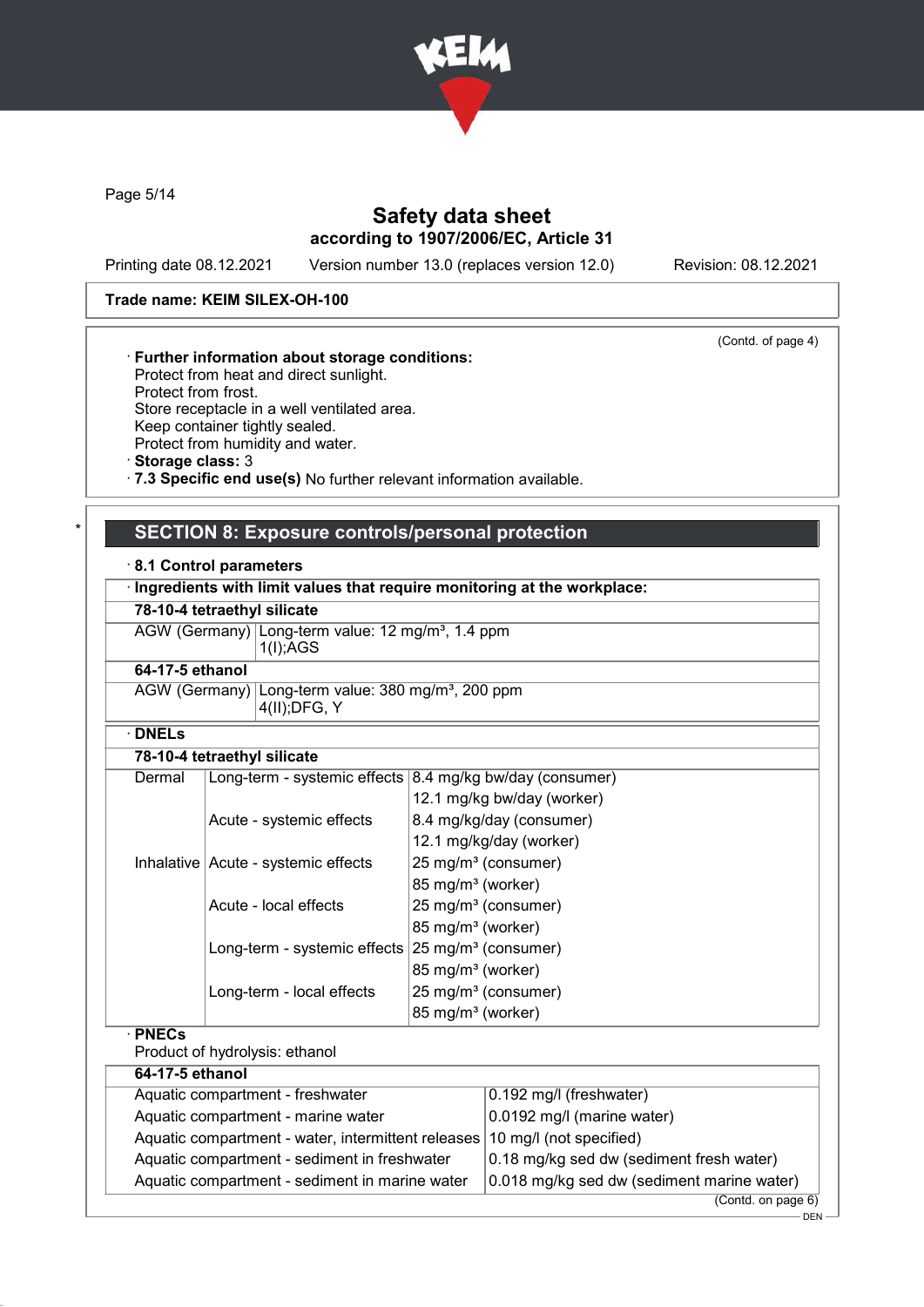

Page 6/14

# Safety data sheet according to 1907/2006/EC, Article 31

Printing date 08.12.2021 Version number 13.0 (replaces version 12.0) Revision: 08.12.2021

#### Trade name: KEIM SILEX-OH-100

| Terrestrial compartment - soil                                                                  | (Contd. of page 5)<br>0.05 mg/kg dw (soil)                                                           |  |
|-------------------------------------------------------------------------------------------------|------------------------------------------------------------------------------------------------------|--|
| Sewage treatment plant                                                                          | 4,000 mg/l (sewage treatment plant)                                                                  |  |
|                                                                                                 |                                                                                                      |  |
| · Additional information: The lists valid during the making were used as basis.                 |                                                                                                      |  |
| 8.2 Exposure controls                                                                           |                                                                                                      |  |
| · Individual protection measures, such as personal protective equipment                         |                                                                                                      |  |
| · General protective and hygienic measures:                                                     |                                                                                                      |  |
| Absolutely avoid exposition to pregnant women.                                                  |                                                                                                      |  |
| Avoid contact with the eyes and skin.                                                           |                                                                                                      |  |
| Do not inhale gases / fumes / aerosols.                                                         |                                                                                                      |  |
| Wash hands before breaks and at the end of work.                                                |                                                                                                      |  |
| Keep away from foodstuffs, beverages and feed.                                                  |                                                                                                      |  |
| Immediately remove all soiled and contaminated clothing.                                        |                                                                                                      |  |
| Respiratory protection: In case of long or strong exposure: gas mask filter ABEK.               |                                                                                                      |  |
| <b>Hand protection Protective gloves</b>                                                        |                                                                                                      |  |
| · Material of gloves                                                                            |                                                                                                      |  |
| suitable material e.g.:                                                                         |                                                                                                      |  |
| Butyl rubber, BR                                                                                |                                                                                                      |  |
| Recommended thickness of the material: $\geq 0.3$ mm                                            |                                                                                                      |  |
| Nitrile rubber, NBR<br>Recommended thickness of the material: $\geq 0.4$ mm                     |                                                                                                      |  |
|                                                                                                 | The selection of the suitable gloves does not only depend on the material, but also on further marks |  |
|                                                                                                 | of quality and varies from manufacturer to manufacturer. As the product is a preparation of several  |  |
|                                                                                                 | substances, the resistance of the glove material can not be calculated in advance and has therefore  |  |
| to be checked prior to the application.                                                         |                                                                                                      |  |
| Penetration time of glove material                                                              |                                                                                                      |  |
| Value for the permeation: level $\geq 6$ (480 min)                                              |                                                                                                      |  |
|                                                                                                 | The determined penetration times according to EN 16523-1:2015 are not performed under practical      |  |
| conditions. Therefore a maximum wearing time, which corresponds to 50% of the penetration time, |                                                                                                      |  |
| is recommended.                                                                                 |                                                                                                      |  |
|                                                                                                 | The exact break trough time has to be found out by the manufacturer of the protective gloves and     |  |
| has to be observed.                                                                             |                                                                                                      |  |
| Eye/face protection Tightly sealed goggles                                                      |                                                                                                      |  |
| Body protection: Impervious protective clothing                                                 |                                                                                                      |  |
| <b>Environmental exposure controls</b>                                                          |                                                                                                      |  |
| See Section 12 and 6.2                                                                          |                                                                                                      |  |
| No further relevant information available.                                                      |                                                                                                      |  |
|                                                                                                 |                                                                                                      |  |
|                                                                                                 |                                                                                                      |  |
| <b>SECTION 9: Physical and chemical properties</b>                                              |                                                                                                      |  |
|                                                                                                 | 9.1 Information on basic physical and chemical properties                                            |  |

- **Physical state** Fluid **Fluid**<br>• **Colour:** Colou
- 
- 
- $\cdot$  Odour threshold:
- Colourless<br>slightly · Odour: slightly<br>• Odour threshold: slightly slightly slightly

(Contd. on page 7)

DEN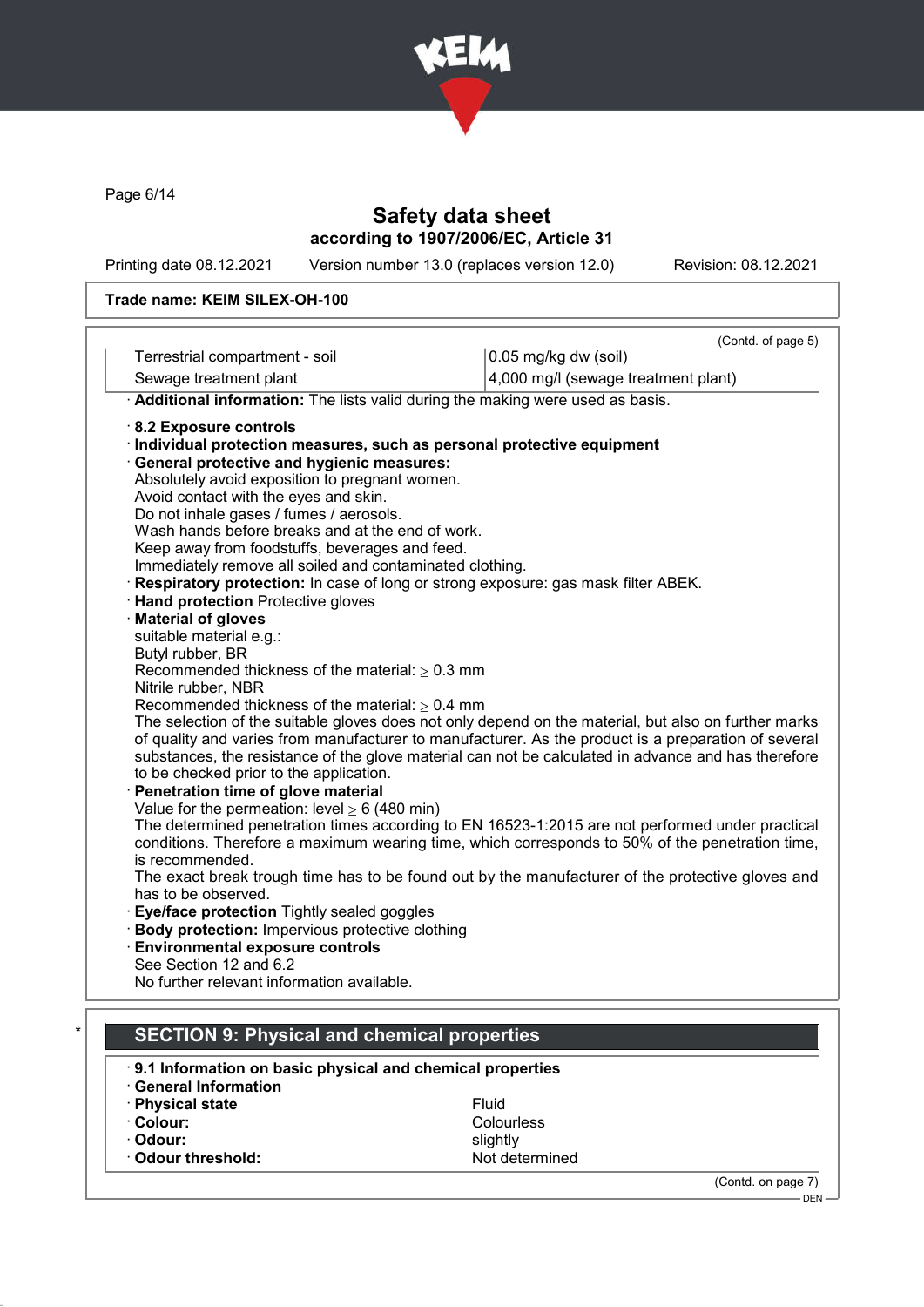

Page 7/14

# Safety data sheet according to 1907/2006/EC, Article 31

Printing date 08.12.2021 Version number 13.0 (replaces version 12.0) Revision: 08.12.2021

### Trade name: KEIM SILEX-OH-100

|                                                       | (Contd. of page 6)                                                                                                                                                                                              |
|-------------------------------------------------------|-----------------------------------------------------------------------------------------------------------------------------------------------------------------------------------------------------------------|
| · Melting point/freezing point:                       | Not determined                                                                                                                                                                                                  |
| · Boiling point or initial boiling point and          |                                                                                                                                                                                                                 |
| boiling range                                         | Not determined                                                                                                                                                                                                  |
| · Flammability                                        | Flammable.                                                                                                                                                                                                      |
| <b>Lower and upper explosion limit</b>                |                                                                                                                                                                                                                 |
| · Lower:                                              | 1.3 Vol %                                                                                                                                                                                                       |
| · Upper:                                              | 23 Vol %                                                                                                                                                                                                        |
| · Flash point:                                        | 40 °C (ISO 2719)                                                                                                                                                                                                |
| · Auto-ignition temperature:                          | 230 °C (DIN 51794)                                                                                                                                                                                              |
| · Decomposition temperature:                          | Not determined                                                                                                                                                                                                  |
| · pH                                                  | Not applicable                                                                                                                                                                                                  |
| · Viscosity:                                          |                                                                                                                                                                                                                 |
| <b>Kinematic viscosity</b>                            | Not determined                                                                                                                                                                                                  |
| · Dynamic:                                            | (25 °C) 1.6 mPas                                                                                                                                                                                                |
| · Solubility                                          |                                                                                                                                                                                                                 |
| · water:                                              | Hydrolised.                                                                                                                                                                                                     |
| · Partition coefficient n-octanol/water (log          |                                                                                                                                                                                                                 |
| value)                                                | Not applicable                                                                                                                                                                                                  |
| · Vapour pressure:                                    | Not determined.                                                                                                                                                                                                 |
| · Density and/or relative density                     |                                                                                                                                                                                                                 |
| · Density at 20 °C:                                   | $0.9 - 1.1*$ g/cm <sup>3</sup>                                                                                                                                                                                  |
| · Vapour density                                      | Not applicable                                                                                                                                                                                                  |
|                                                       |                                                                                                                                                                                                                 |
| ⋅ 9.2 Other information                               | further combustibility (ISO 9038): 66°C<br>It occurs hydrolytic decomposition. Hydrolysis<br>products lower the flash point.<br>* The values are for freshly produced material<br>and may change with the time. |
| · Appearance:                                         |                                                                                                                                                                                                                 |
| $\cdot$ Form:                                         | Liquid                                                                                                                                                                                                          |
| · Important information on protection of health       |                                                                                                                                                                                                                 |
|                                                       |                                                                                                                                                                                                                 |
|                                                       |                                                                                                                                                                                                                 |
| and environment, and on safety.                       |                                                                                                                                                                                                                 |
| · Explosive properties:                               |                                                                                                                                                                                                                 |
|                                                       | of explosive air/vapour mixtures is possible.                                                                                                                                                                   |
| Change in condition                                   |                                                                                                                                                                                                                 |
| · Softening point/range                               |                                                                                                                                                                                                                 |
| · Oxidising properties:                               | Not applicable                                                                                                                                                                                                  |
| <b>Evaporation rate</b>                               | Not determined.                                                                                                                                                                                                 |
| Information with regard to physical hazard<br>classes |                                                                                                                                                                                                                 |
| · Explosives                                          | Void                                                                                                                                                                                                            |
| · Flammable gases                                     | Void                                                                                                                                                                                                            |
| · Aerosols                                            | Void                                                                                                                                                                                                            |
| Oxidising gases                                       | Void                                                                                                                                                                                                            |
| <b>Gases under pressure</b>                           | Product is not explosive. However, the formation<br>Void                                                                                                                                                        |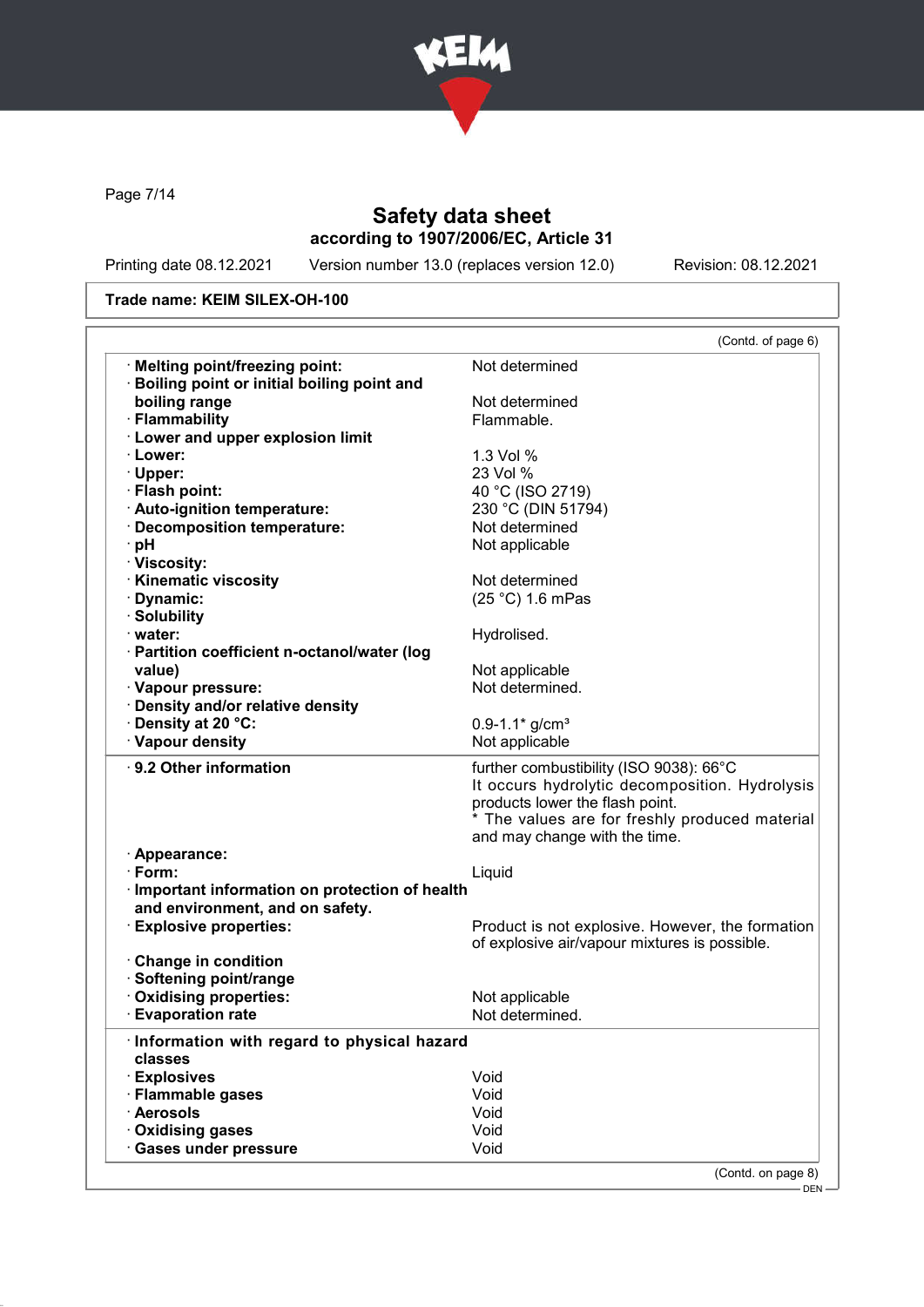

Page 8/14

# Safety data sheet according to 1907/2006/EC, Article 31

Printing date 08.12.2021 Version number 13.0 (replaces version 12.0) Revision: 08.12.2021

#### Trade name: KEIM SILEX-OH-100

|                                         | (Contd. of page 7) |  |
|-----------------------------------------|--------------------|--|
| · Flammable liquids                     |                    |  |
| Flammable liquid and vapour.            |                    |  |
| · Flammable solids                      | Void               |  |
| ⋅ Self-reactive substances and mixtures | Void               |  |
| · Pyrophoric liquids                    | Void               |  |
| · Pyrophoric solids                     | Void               |  |
| · Self-heating substances and mixtures  | Void               |  |
| · Substances and mixtures, which emit   |                    |  |
| flammable gases in contact with water   | Void               |  |
| <b>Oxidising liquids</b>                | Void               |  |
| · Oxidising solids                      | Void               |  |
| Organic peroxides                       | Void               |  |
| Corrosive to metals                     | Void               |  |
| <b>Desensitised explosives</b>          | Void               |  |

### SECTION 10: Stability and reactivity

- · 10.1 Reactivity No further relevant information available.
- · 10.2 Chemical stability Stable under normal conditions of storage and use.
- · Thermal decomposition / conditions to be avoided:
- No decomposition if used and stored according to specifications.
- · 10.3 Possibility of hazardous reactions Reacts with water.
- · 10.4 Conditions to avoid Humidity, heat, open flames and other sources of ignition.
- · 10.5 Incompatible materials:
- Reacts with: water, basic substances and acids. Reaction causes the formation of: alcohols.
- · 10.6 Hazardous decomposition products:
- In case of fire, the following can be released: Carbon oxides (COx)
- silicon dioxid (SiO2) ethyl alcohol (hydrolysis)
- 
- No hazardous decomposition products if stored and handled as prescribed.
- · Additional information: In use may form flammable/explosive vapour-air mixture.

## **SECTION 11: Toxicological information**

### · 11.1 Information on hazard classes as defined in Regulation (EC) No 1272/2008

· Acute toxicity

# Harmful if inhaled.

# LD/LC50 values relevant for classification:

ATE mix  $(4h)$   $>10-20$  mg/l (inhalative) ATE mix  $\vert$  >2,000 mg/kg (orally)

#### 78-10-4 tetraethyl silicate

Oral LD50 >2,500 mg/kg (rat) (OECD 423)

(Contd. on page 9)

DEN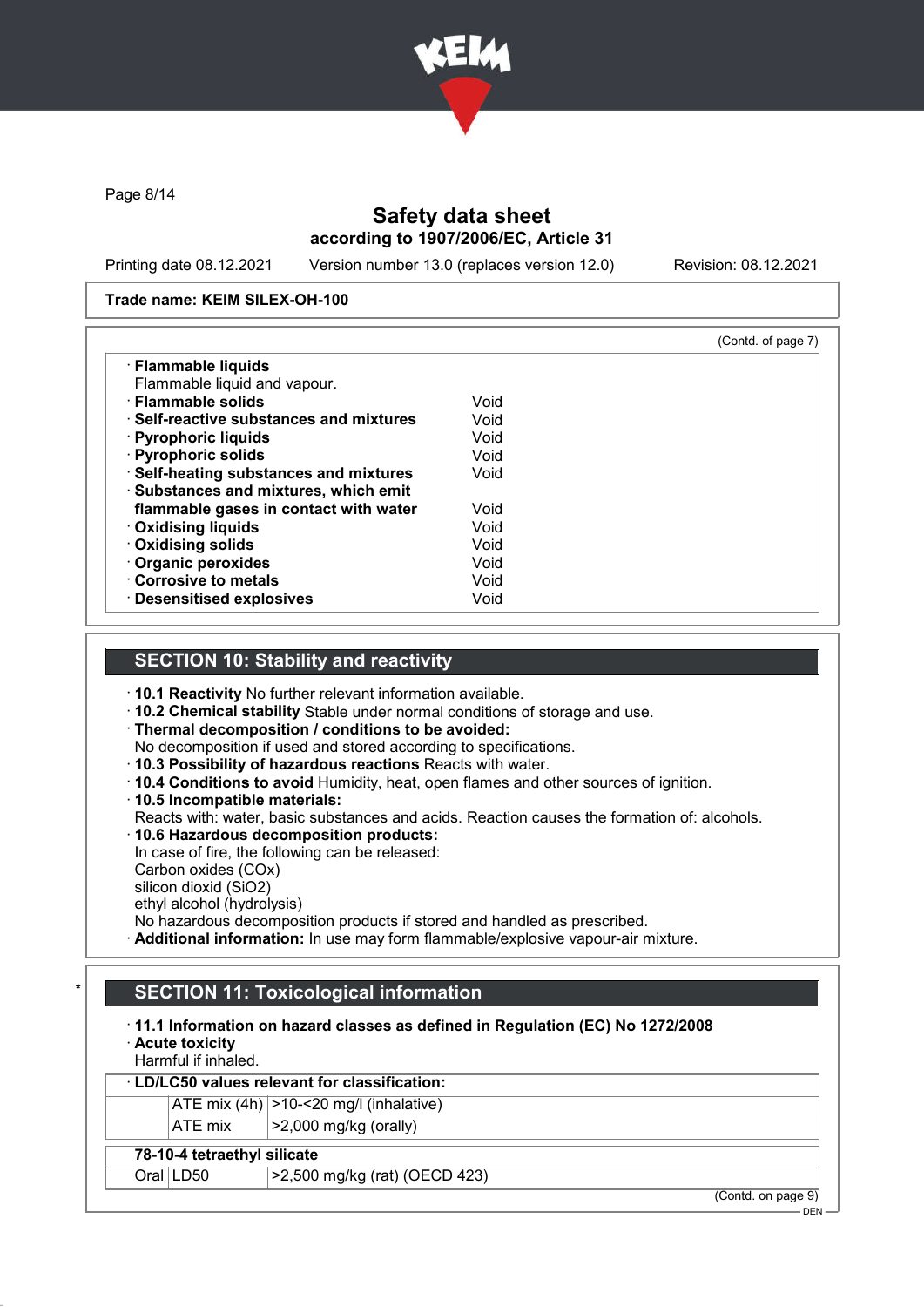

Page 9/14

# Safety data sheet according to 1907/2006/EC, Article 31

Printing date 08.12.2021 Version number 13.0 (replaces version 12.0) Revision: 08.12.2021

#### Trade name: KEIM SILEX-OH-100

| · Skin corrosion/irritation Frequent persistent contact with the skin may cause skin irritation.    | (Contd. of page 8) |  |
|-----------------------------------------------------------------------------------------------------|--------------------|--|
| · Serious eye damage/irritation                                                                     |                    |  |
| Causes serious eye irritation.                                                                      |                    |  |
| during inhalation:                                                                                  |                    |  |
| Harmful by inhalation                                                                               |                    |  |
| Irritating to respiratory system.                                                                   |                    |  |
| during swallowing: Irritant effect possible                                                         |                    |  |
| Respiratory or skin sensitisation Based on available data, the classification criteria are not met. |                    |  |
| · Germ cell mutagenicity Based on available data, the classification criteria are not met.          |                    |  |
| Carcinogenicity Based on available data, the classification criteria are not met.                   |                    |  |
| · Reproductive toxicity                                                                             |                    |  |
| May damage the unborn child.<br>STOT-single exposure                                                |                    |  |
| May cause respiratory irritation.                                                                   |                    |  |
| · STOT-repeated exposure Based on available data, the classification criteria are not met.          |                    |  |
| · Aspiration hazard Based on available data, the classification criteria are not met.               |                    |  |
| Other information (about experimental toxicology):                                                  |                    |  |
| Experimental analysis are not available.                                                            |                    |  |
| The product was not tested. The statements on toxicology have been derived from the properties of   |                    |  |
| the individual components.                                                                          |                    |  |
| · Subacute to chronic toxicity:                                                                     |                    |  |
| · Repeated dose toxicity                                                                            |                    |  |
| 78-10-4 tetraethyl silicate                                                                         |                    |  |
| Oral<br>NOAEL 10 mg/kg /28D (rat) (OECD 422)                                                        |                    |  |
| 50 mg/kg /28D (rat) (OECD 422)                                                                      |                    |  |
| $≥100$ mg/kg /28D (rat) (OECD 422)                                                                  |                    |  |
| 100 mg/kg /28D (rat) (OECD 422)<br><b>LOAEL</b>                                                     |                    |  |
| 50 mg/kg /28D (rat) (OECD 422)                                                                      |                    |  |
| Inhalative LOAEC 0.426 mg/l /28D, 5D/W (mouse)                                                      |                    |  |
| 11.2 Information on other hazards                                                                   |                    |  |
| <b>Endocrine disrupting properties</b>                                                              |                    |  |
| None of the ingredients is listed.                                                                  |                    |  |
|                                                                                                     |                    |  |

# **SECTION 12: Ecological information**

· 12.1 Toxicity

| · Aquatic toxicity:         |                                                   |
|-----------------------------|---------------------------------------------------|
| 78-10-4 tetraethyl silicate |                                                   |
|                             | EC 50/48h (dynamic) >75 mg/l (daphnia) (OECD 202) |
| $EC$ 50/3h (static)         | >100 mg/l (sewage sludge) (OECD 209)              |
| ErC50/72h (static)          | >100 mg/l (algae) (OECD 201)                      |
| LC 50/96 h                  | >245 mg/l (fish) (OECD 203)                       |
|                             | (Contd. on page 10)                               |

 $-$  DEN -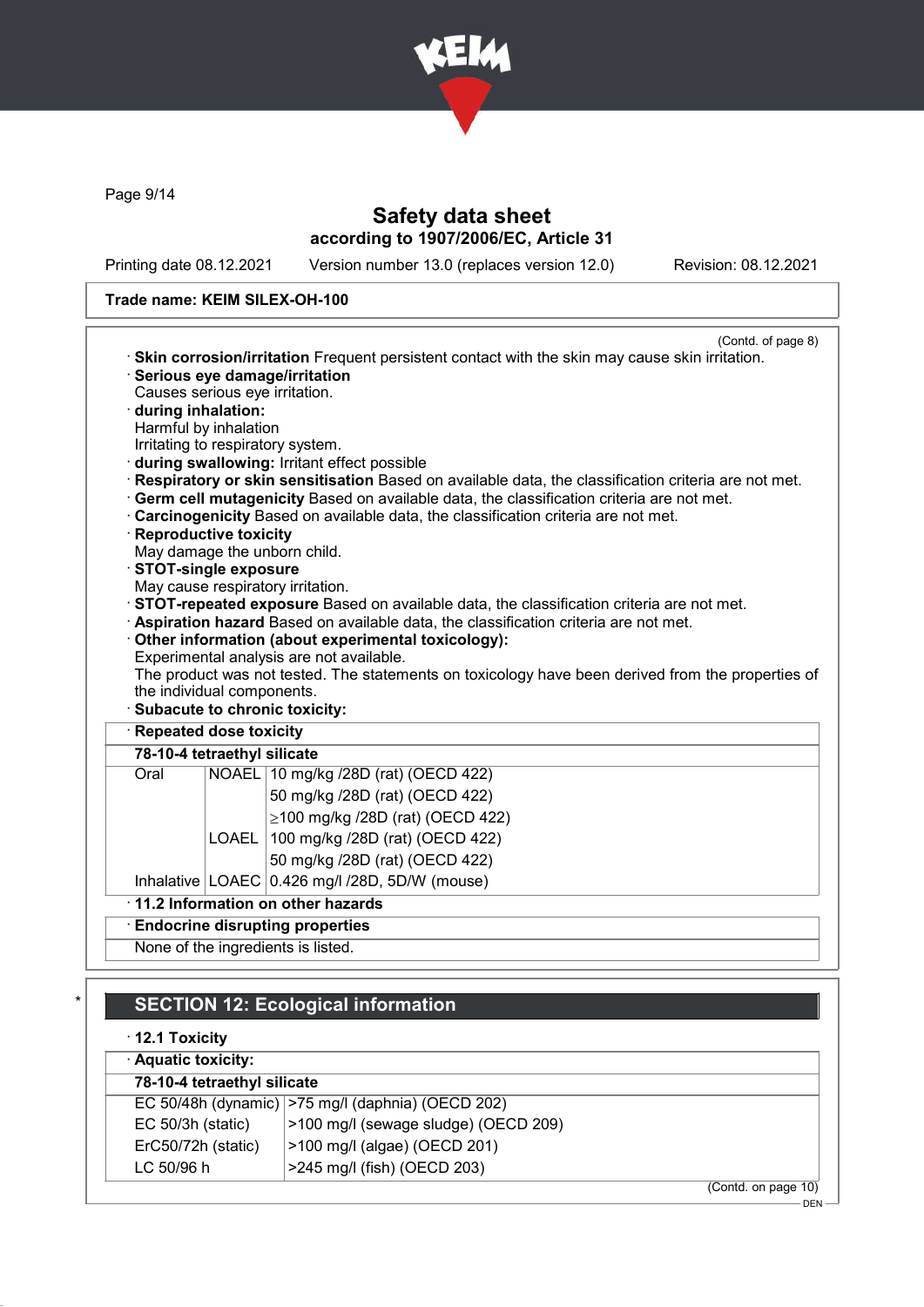

Page 10/14

# Safety data sheet according to 1907/2006/EC, Article 31

Printing date 08.12.2021 Version number 13.0 (replaces version 12.0) Revision: 08.12.2021

#### Trade name: KEIM SILEX-OH-100

| 12.2 Persistence and degradability                                                                                                                       | (Contd. of page 9) |
|----------------------------------------------------------------------------------------------------------------------------------------------------------|--------------------|
| Silicone content: Contact with water liberates: silicic acid and ethanol.                                                                                |                    |
| This product is unstable in water. The information concerning the elimination, also refers to the                                                        |                    |
| hydrolysis products.                                                                                                                                     |                    |
| The organic portion of the product is biodegradable.                                                                                                     |                    |
| · 12.3 Bioaccumulative potential No further relevant information available.                                                                              |                    |
| . 12.4 Mobility in soil No further relevant information available.                                                                                       |                    |
| 12.5 Results of PBT and vPvB assessment                                                                                                                  |                    |
| $\cdot$ PBT: Not applicable                                                                                                                              |                    |
| · vPvB: Not applicable                                                                                                                                   |                    |
| 12.6 Endocrine disrupting properties                                                                                                                     |                    |
| The product does not contain substances with endocrine disrupting properties.                                                                            |                    |
| . 12.7 Other adverse effects No further relevant information available.                                                                                  |                    |
| Other information:                                                                                                                                       |                    |
| In appropriate sewage treatment plants an extensively elimination off water due to biological                                                            |                    |
| degrading, mechanical separation and stripping.                                                                                                          |                    |
| · Additional ecological information:                                                                                                                     |                    |
| · AOX-indication:                                                                                                                                        |                    |
| Due to the substance of content which do not include organic jointed halogens, the product can not<br>take influence on the AOX-load of the waste water. |                    |
| According to the formulation contains the following heavy metals and compounds from the<br>EU guideline NO. 2006/11/EC:                                  |                    |
| According to our current data base the product does not consist of any heavy metals or substances<br>of EU-directives 76/464/EWG.                        |                    |
| <b>General notes:</b>                                                                                                                                    |                    |
| Due to the water insolubility of the product it is impossible to analyze analytically ecological datas<br>like biological degradability, COD and BOD5.   |                    |
| The product may not be released into the environment without control.                                                                                    |                    |
| Water hazard class 1 (German Regulation) (Self-assessment): slightly hazardous for water                                                                 |                    |
|                                                                                                                                                          |                    |
|                                                                                                                                                          |                    |
| <b>SECTION 13: Disposal considerations</b>                                                                                                               |                    |
| ⋅13.1 Waste treatment methods                                                                                                                            |                    |
| Recommendation                                                                                                                                           |                    |
| Must not be disposed with household garbage. Do not allow product to reach sewage system.                                                                |                    |
| Disposal must be made according to official regulations.                                                                                                 |                    |
| European waste catalogue                                                                                                                                 |                    |

#### 08 04 09<sup>\*</sup> waste adhesives and sealants containing organic solvents or other hazardous substances

#### · Uncleaned packaging:

### · Recommendation:

Disposal must be made according to official regulations.

Packaging may be reused or recycled after cleaning.

Packagings that may not be cleansed are to be disposed of in the same manner as the product. (Contd. on page 11)

 $-$  DEN  $\cdot$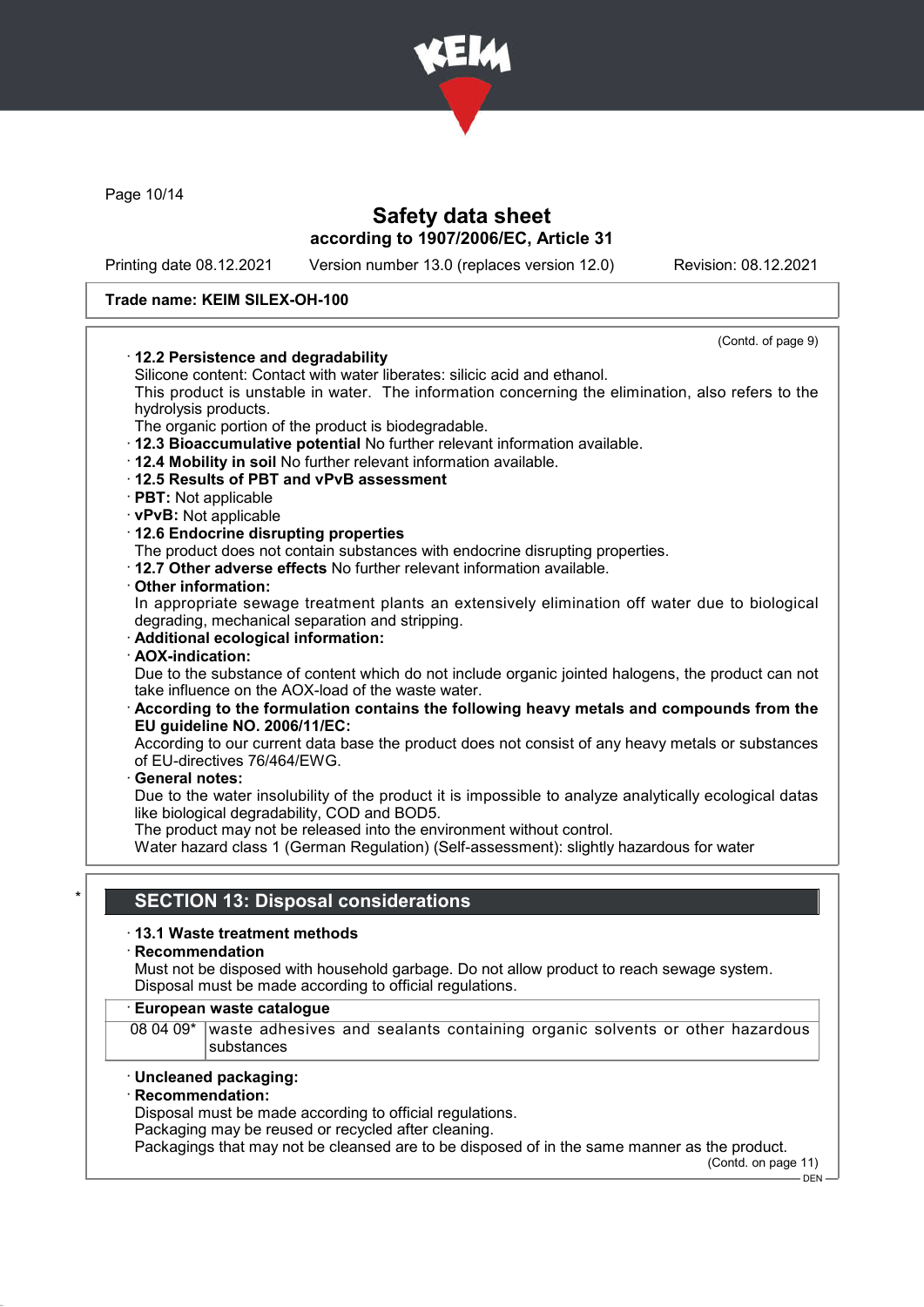

Page 11/14

# Safety data sheet according to 1907/2006/EC, Article 31

· Recommended cleansing agents: Water, if necessary with cleansing agents.

Printing date 08.12.2021 Version number 13.0 (replaces version 12.0) Revision: 08.12.2021

Trade name: KEIM SILEX-OH-100

(Contd. of page 10)

| <b>SECTION 14: Transport information</b>                                                                                     |                                                                                                                           |
|------------------------------------------------------------------------------------------------------------------------------|---------------------------------------------------------------------------------------------------------------------------|
| $\cdot$ 14.1 UN number or ID number<br>· ADR, IMDG, IATA                                                                     | <b>UN1292</b>                                                                                                             |
| 14.2 UN proper shipping name<br>$\cdot$ ADR<br>$\cdot$ IMDG, IATA                                                            | 1292 TETRAETHYL SILICATE mixture<br><b>TETRAETHYL SILICATE mixture</b>                                                    |
| · 14.3 Transport hazard class(es)                                                                                            |                                                                                                                           |
| · ADR, IMDG, IATA                                                                                                            |                                                                                                                           |
|                                                                                                                              |                                                                                                                           |
| · Class<br>· Label                                                                                                           | 3 Flammable liquids.<br>3                                                                                                 |
| 14.4 Packing group<br>· ADR, IMDG, IATA                                                                                      | $\mathbf{III}$                                                                                                            |
| 14.5 Environmental hazards:<br>· Marine pollutant:                                                                           | Not applicable.<br><b>NO</b>                                                                                              |
| 14.6 Special precautions for user<br>· Hazard identification number (Kemler code): 30<br>· EMS Number:<br>· Stowage Category | Warning: Flammable liquids.<br>$F-E$ , S-D<br>A                                                                           |
| 14.7 Maritime transport in bulk according to<br><b>IMO instruments</b>                                                       | Not applicable                                                                                                            |
| · Transport/Additional information:                                                                                          |                                                                                                                           |
| $\cdot$ ADR<br>· Limited quantities (LQ)<br><b>Excepted quantities (EQ)</b>                                                  | 5L<br>Code: E1<br>Maximum net quantity per inner packaging: 30 ml<br>Maximum net quantity per outer packaging: 1000<br>ml |
| · Transport category<br>· Tunnel restriction code                                                                            | 3<br>D/E                                                                                                                  |
| · IMDG<br>· Limited quantities (LQ)<br><b>Excepted quantities (EQ)</b>                                                       | 5L<br>Code: E1<br>Maximum net quantity per inner packaging: 30 ml<br>Maximum net quantity per outer packaging: 1000       |
|                                                                                                                              | (Contd. on page 12)                                                                                                       |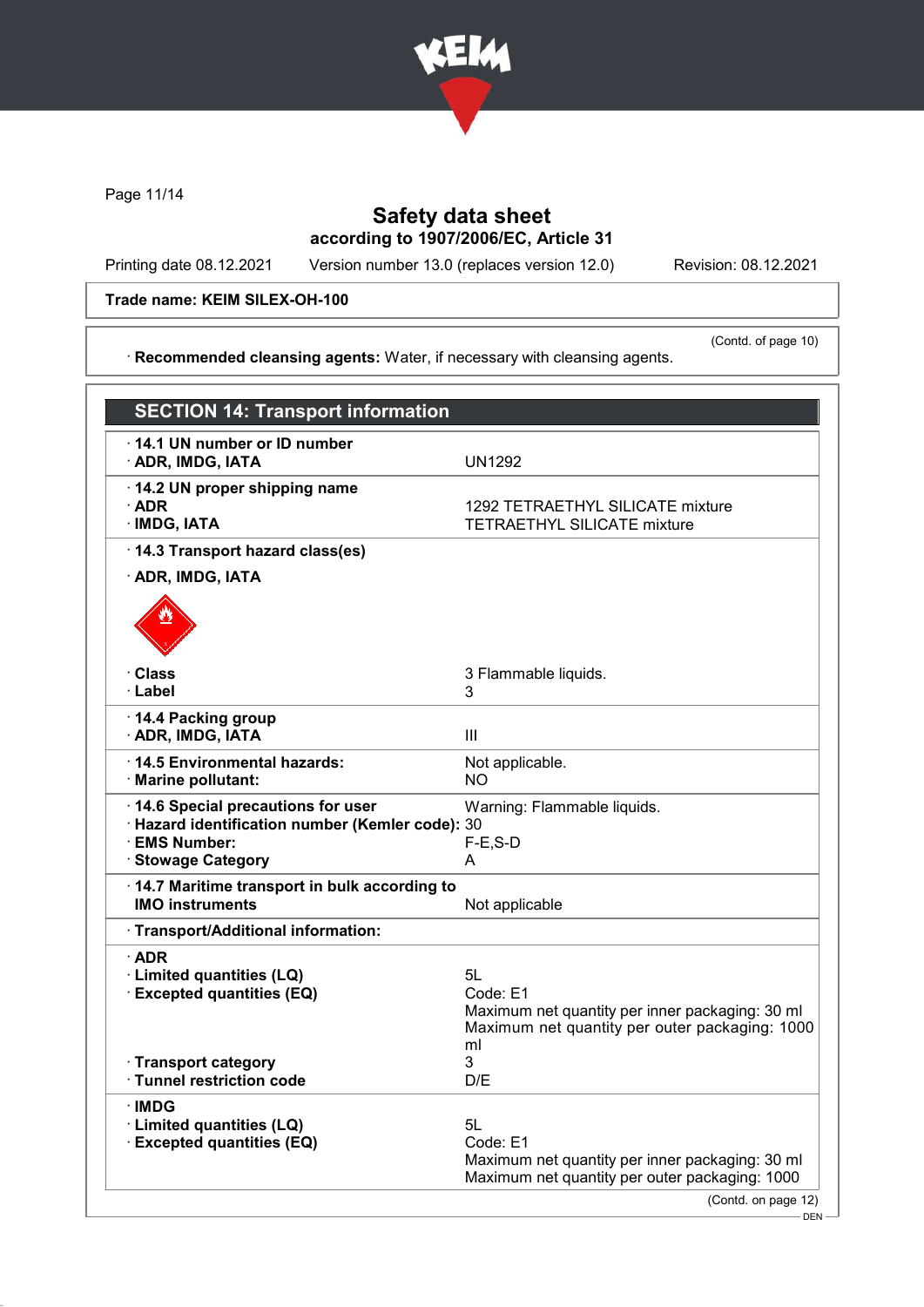

Page 12/14

# Safety data sheet according to 1907/2006/EC, Article 31

Printing date 08.12.2021 Version number 13.0 (replaces version 12.0) Revision: 08.12.2021

#### Trade name: KEIM SILEX-OH-100

(Contd. of page 11)

· UN "Model Regulation": UN 1292 TETRAETHYL SILICATE MIXTURE, 3,

## **SECTION 15: Regulatory information**

· ml

· 15.1 Safety, health and environmental regulations/legislation specific for the substance or mixture

III

- · Labelling according to Regulation (EC) No 1272/2008
- For information on labelling please refer to section 2 of this document.
- · Directive 2012/18/EU
- · Named dangerous substances ANNEX I None of the ingredients is listed.
- · Seveso category P5c FLAMMABLE LIQUIDS
- · Qualifying quantity (tonnes) for the application of lower-tier requirements 5,000 t
- · Qualifying quantity (tonnes) for the application of upper-tier requirements 50,000 t
- · LIST OF SUBSTANCES SUBJECT TO AUTHORISATION (ANNEX XIV)

None of the ingredients is listed.

Regulation (EU) No 649/2012

3648-18-8 dioctyltin dilaurate Annex I Part 1

DIRECTIVE 2011/65/EU on the restriction of the use of certain hazardous substances in electrical and electronic equipment – Annex II

None of the ingredients is listed.

· REGULATION (EU) 2019/1148

Annex I - RESTRICTED EXPLOSIVES PRECURSORS (Upper limit value for the purpose of licensing under Article 5(3))

None of the ingredients is listed.

Annex II - REPORTABLE EXPLOSIVES PRECURSORS

None of the ingredients is listed.

Regulation (EC) No 273/2004 on drug precursors

None of the ingredients is listed.

Regulation (EC) No 111/2005 laying down rules for the monitoring of trade between the Community and third countries in drug precursors

None of the ingredients is listed.

### · National regulations:

· Information about limitation of use: Employment restrictions concerning juveniles must be observed. Employment restrictions concerning pregnant and lactating women must be observed.

· Waterhazard class: Water hazard class 1 (Self-assessment): slightly hazardous for water.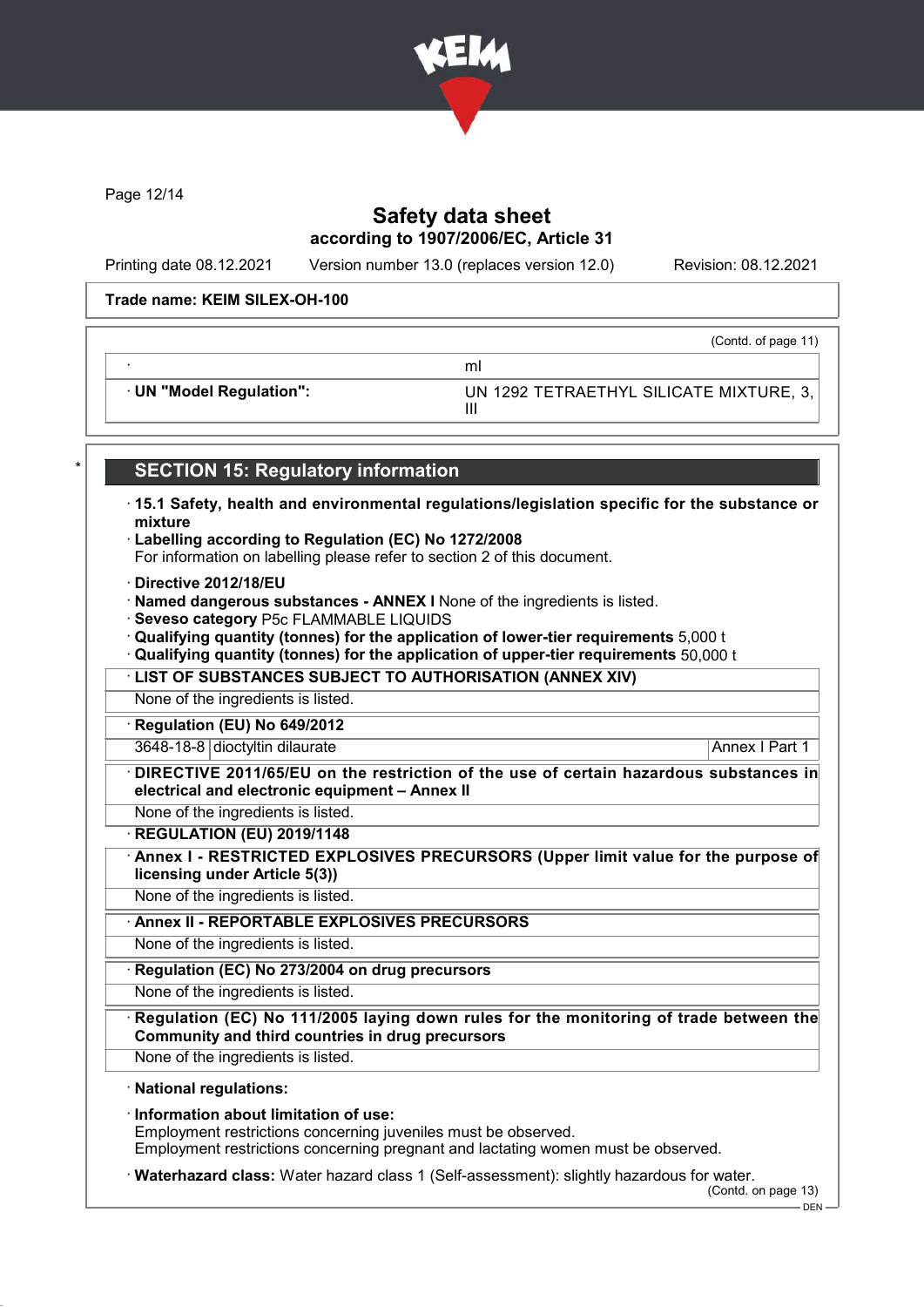

Page 13/14

# Safety data sheet according to 1907/2006/EC, Article 31

Printing date 08.12.2021 Version number 13.0 (replaces version 12.0) Revision: 08.12.2021

#### Trade name: KEIM SILEX-OH-100

|                                                                                                   | (Contd. of page 12) |
|---------------------------------------------------------------------------------------------------|---------------------|
| Other regulations, limitations and prohibitive regulations                                        |                     |
| REACH Annex XVII: This product contains dioctyltin dilaurate > 0.1 wt -%. Annex XVII, entry 20 of |                     |
| Regulation 1907/2006, must be considered.                                                         |                     |
| · Please note:                                                                                    |                     |
| TRGS 200 (Germany)                                                                                |                     |
| $\equiv$ $\equiv$ $\sim$ $\sim$ $\sim$ $\sim$                                                     |                     |

TRGS 500 (Germany) TRGS 510 (Germany) TRGS 900 (Germany)

Substances of very high concern (SVHC) according to REACH, Article 57

3648-18-8 dioctyltin dilaurate

· Product-Code/Giscode: ESI10

· 15.2 Chemical safety assessment: A Chemical Safety Assessment has not been carried out.

### SECTION 16: Other information

This information is based on our present knowledge. However, this shall not constitute a guarantee for any specific product features and shall not establish a legally valid contractual relationship.

#### **Relevant phrases**

H226 Flammable liquid and vapour.

- H319 Causes serious eye irritation.
- H332 Harmful if inhaled.
- H335 May cause respiratory irritation.
- H360D May damage the unborn child.

H372 Causes damage to organs through prolonged or repeated exposure.

· Department issuing SDS: KEIMFARBEN Germany, Product safety department

· Version number of previous version: 12.0

### · Abbreviations and acronyms:

ADR: Accord relatif au transport international des marchandises dangereuses par route (European Agreement Concerning the International Carriage of Dangerous Goods by Road) IMDG: International Maritime Code for Dangerous Goods IATA: International Air Transport Association GHS: Globally Harmonised System of Classification and Labelling of Chemicals EINECS: European Inventory of Existing Commercial Chemical Substances ELINCS: European List of Notified Chemical Substances CAS: Chemical Abstracts Service (division of the American Chemical Society) TRGS: Technische Regeln für Gefahrstoffe (Technical Rules for Dangerous Substances, BAuA, Germany) DNEL: Derived No-Effect Level (REACH) PNEC: Predicted No-Effect Concentration (REACH) LC50: Lethal concentration, 50 percent LD50: Lethal dose, 50 percent PBT: Persistent, Bioaccumulative and Toxic SVHC: Substances of Very High Concern vPvB: very Persistent and very Bioaccumulative AGW: Arbeitsplatzgrenzwert (Germany) EC10: Effective concentration at 10% mortality rate. EC50: Half maximal effective concentration. LC10: Lethal concentration at 10% mortality rate. NOEC: No observed effect concentration. REACH: Registration, Evaluation and Authorisation of Chemicals (Regulation (EC) No.1907/2006) Flam. Liq. 3: Flammable liquids – Category 3 Acute Tox. 4: Acute toxicity – Category 4

(Contd. on page 14)

<sup>-</sup> DEN